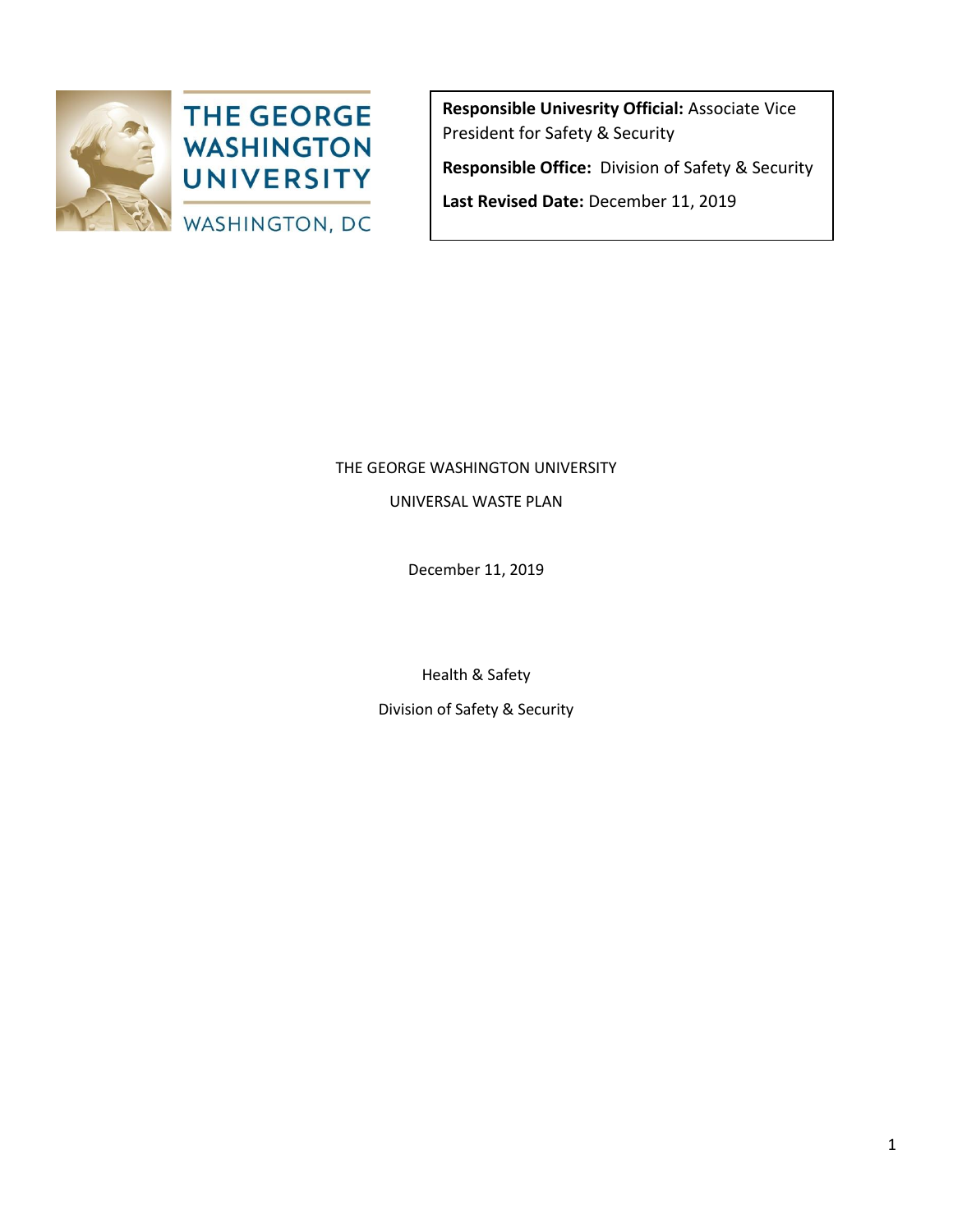#### I. Universal Waste Plan

#### **Introduction**

George Washington University (GW) is a Large Quantity Universal Waste Generator. This Universal Waste Plan has been compiled following 40 CFR §273 which establishes requirements for managing universal waste by the Environmental Protection Agency. GW is required to maintain compliance with this standard when storing, handling, and shipping universal waste. Suggestion and/or comments to improve this document are welcome and encouraged. Comments or questions can be sent to the Health & Safety, Phillips Hall Suite B-148, 801 22<sup>nd</sup> St. NW, Washington, DC 20052 (202) 994-4347 or [safety@gwu.edu.](mailto:safety@gwu.edu)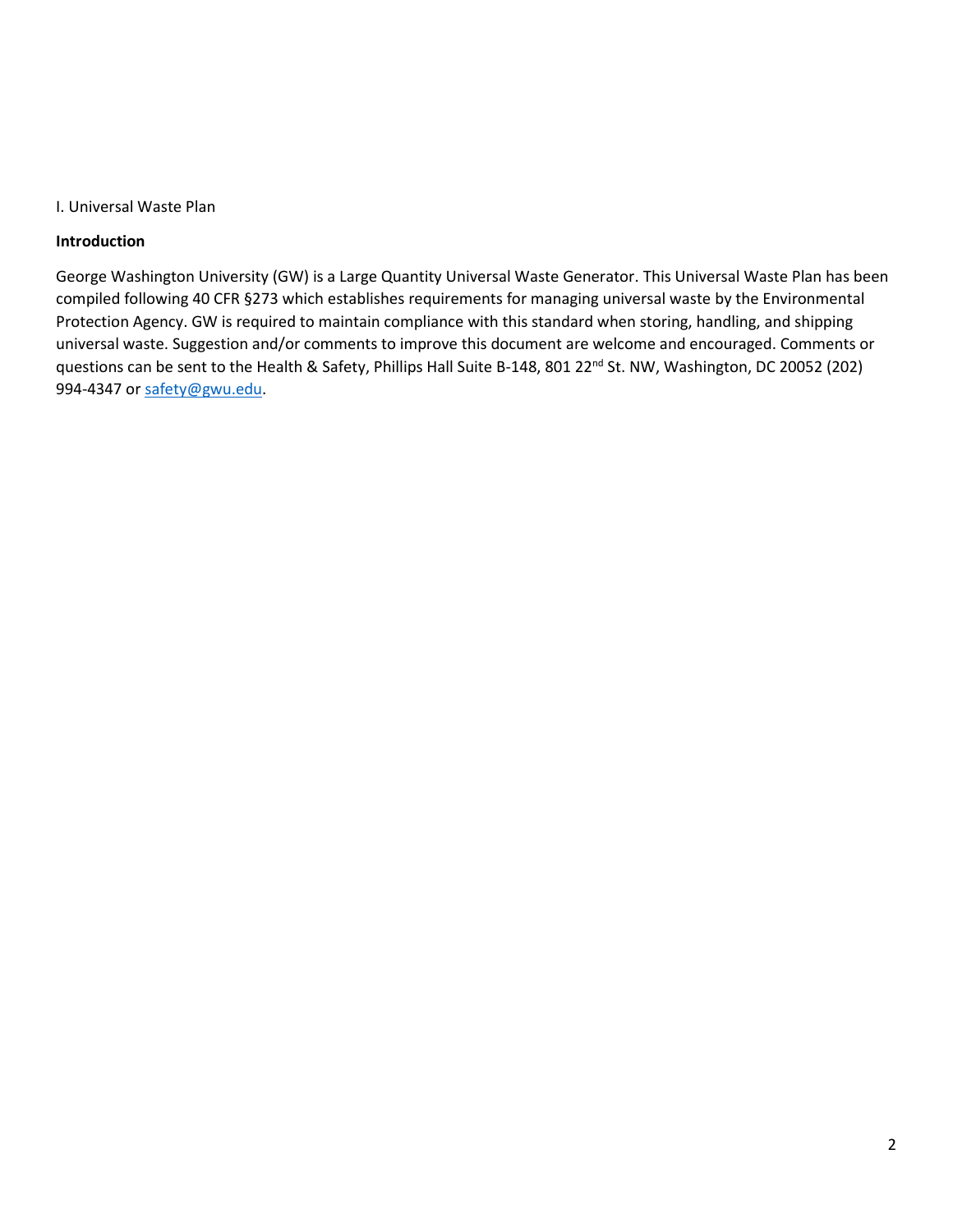## 1. PURPOSE

- 1.1. This Plan provides a written description of the Universal Waste management procedures and disposal methods at George Washington University (GW).
- 1.2. The District of Columbia has not defined additional universal waste; bulb crushing is prohibited.

# 2. SCOPE

This EPA Universal Waste Procedure applies to all faculty, staff, students, and contractors.

# 3. UNIVERSAL WASTE RULE

- 3.1. The Universal Waste Rule provides a set of streamlined regulations to reduce the regulatory burden by allowing longer time for the storage of certain types of wastes, reduced record-keeping requirements and allows the consolidation off-site of the materials without a permit.
- 3.2. Regulated materials:

| Fluorescent Lamps,<br><b>Bulbs</b>          | Includes all mercury containing lamps, such as mercury vapor, sodium vapor and<br>high-pressure sodium bulbs. Broken bulbs may not be managed as universal waste.                                                           |  |
|---------------------------------------------|-----------------------------------------------------------------------------------------------------------------------------------------------------------------------------------------------------------------------------|--|
| <b>Mercury Containing</b><br><b>Devices</b> | Must be unbroken                                                                                                                                                                                                            |  |
| <b>Unused Pesticides</b>                    | Not regulated otherwise by EPA                                                                                                                                                                                              |  |
| <b>Batteries</b>                            | Rechargeable batteries and some non-rechargeable that contain hazardous<br>components including lead, nickel, silver, lithium, mercury and other metals. Lead<br>acid batteries also may be managed under these regulations |  |

## 4. UNIVERSAL WASTE LABELING AND STORAGE

- 4.1. All waste must be placed in a container that is
	- 4.1.1. Structurally sound
	- 4.1.2. Closed using packing tape or container-included closing mechanism
	- 4.1.3. Designed to prevent leakage or release of hazardous materials
	- 4.1.4. Compatible with the universal waste it contains
- 4.2. All universal waste must be separated by type (batteries, pesticides, mercury-containing equipment, or lamps) and subtype (e.g. UV lamps, 2 ft. lamps)
- 4.3. Containers of universal waste must have a label or written marking stating:
	- 4.3.1. Accumulation Date
	- 4.3.2. The phrase "Universal Waste"
	- 4.3.3. The container contents (e.g. UV Lamps)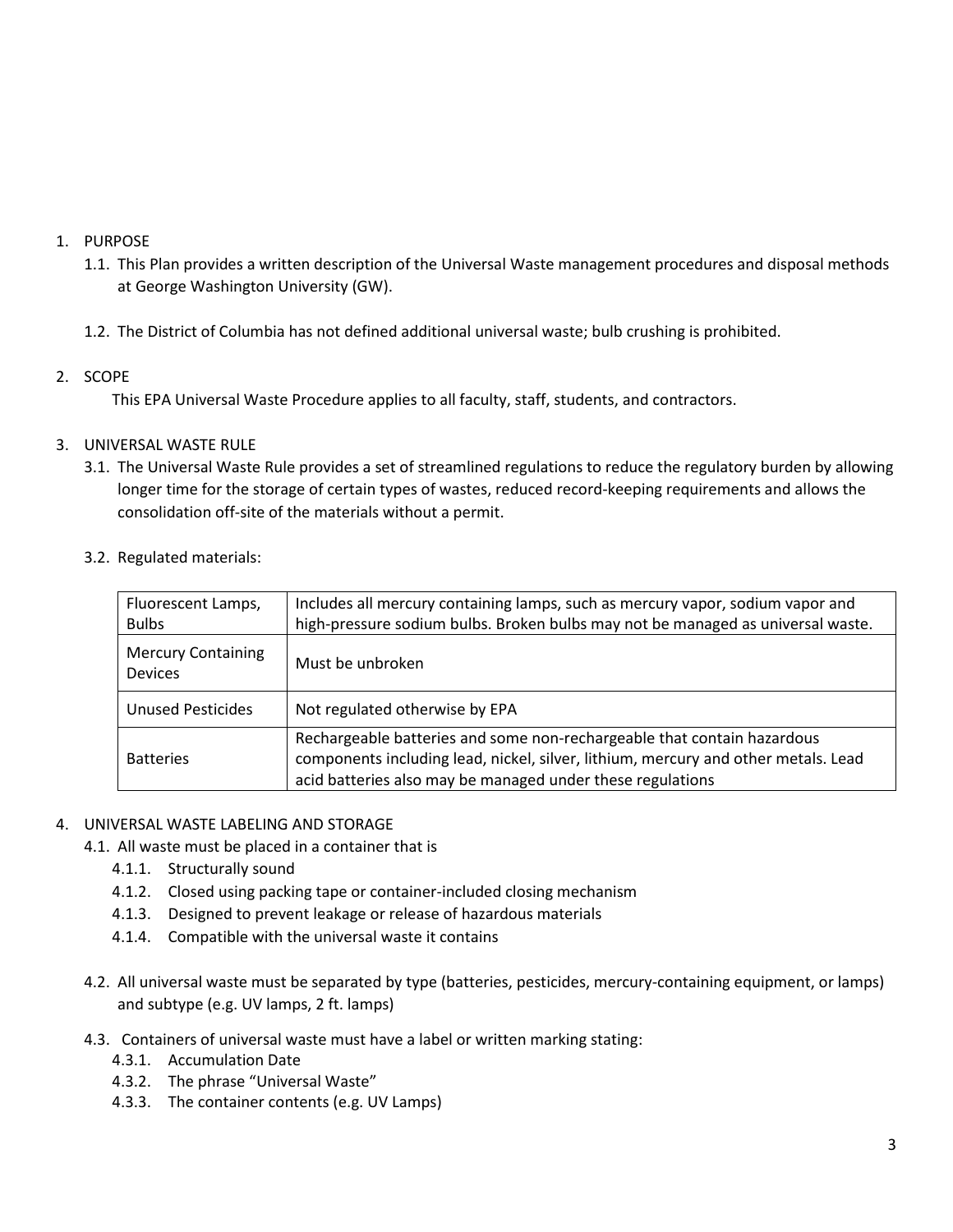| CONTENTS U-SHAPED LAMB                                                                         |  |
|------------------------------------------------------------------------------------------------|--|
| ACCUMULATION START DATE 1/26/19<br>SHIPPER $\Box$<br>ADDRESS<br>$\sqrt{1}$<br>CITY, STATE, ZIP |  |
| UNIVEI<br>WASHE<br>S-13829 ULINE 1-800-295-5510                                                |  |

Fig. 1: Reference Universal Waste Label

- 4.4. Broken universal waste is hazardous waste and falls under the *Hazardous Waste Management Plan*. If universal waste breaks or leaks, please contact Health & Safety at (202) 994-4347.
- 4.5. Universal Waste rooms are located in:
	- 4.5.1. Foggy Bottom: Duqués Hall parking garage
	- 4.5.2. Mt. Vernon: Facilities office in parking garage
	- 4.5.3. Virginia Science and Technology Campus (VSTC): Enterprise Hall
- 4.6. Accumulation Time

Universal Waste may not be accumulated for more than one year from the date that it became waste.

- 5. WASTE HANDLING, BATTERIES
	- 5.1. Alkaline Batteries
		- 5.1.1. Alkaline Batteries >9V: must be insulated from each other and their terminals protected with nonconductive tape.
		- 5.1.2. Alkaline Batteries ≤9V: no insulating/taping requirement
		- 5.1.3. Place all alkaline batteries in 5-gallon screw-top bucket and follow Universal Waste Labeling and Storage procedures (Section 4, above)
	- 5.2. Lead Acid Batteries
		- 5.2.1. All lead acid batteries must be taped with non-conductive tape at the terminals to prevent shortcircuiting.